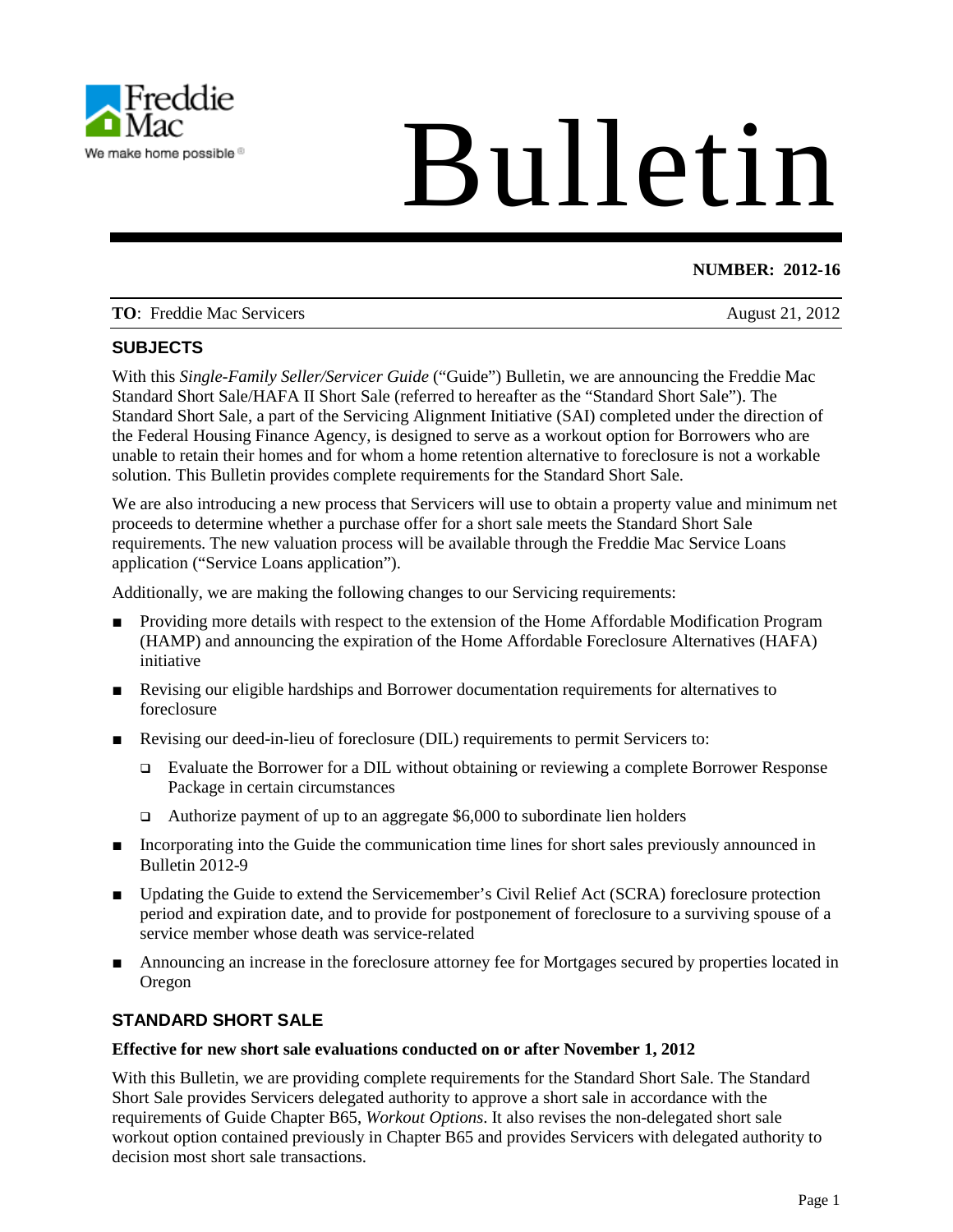Servicers must evaluate Borrowers for a Standard Short Sale in accordance with the evaluation hierarchy for alternatives to foreclosure outlined in Section 64.6, *Evaluation Hierarchy, Borrower Solicitation and Communication*.

In addition, we are revising our requirements for service members who may be seeking a short sale as a result of having received Permanent Change of Station (PCS) orders. While we currently recognize PCS orders as an eligible hardship under distant employment transfer/relocation when evaluating a Borrower for a short sale, the Servicer now has delegated authority to decision such a short sale on both current and delinquent Mortgages without requiring a cash or promissory note contribution from the service member provided all eligibility requirements in the Guide are met, including that the Mortgaged Premises serves as the service member's Primary Residence and was purchased by the Borrower on or before **June 30, 2012**.

Sections B65.35, *What is a Short Sale*, through B65.41, *Closing, Reporting and Remittance Requirements for Short Sales and Make-Whole Preforeclosure Sales*, have been substantially revised to incorporate the requirements related to the Standard Short Sale, including:

- Borrower, property and Mortgage eligibility
- Approval authority
- Borrower documentation (including a provision for reduced documentation requirements for seriously delinquent Mortgages)
- Listing price guidance
- Borrower contribution requirements and eligibility requirements for Borrower relocation incentives
- Payments to subordinate lien holders that will require each lien holder to release its lien(s), extinguish the secured debt(s) and waive the right to pursue the deficiency
- Sales transaction and processing requirements
- Closing and reporting the short sale
- A new process to obtain a property valuation for a Standard Short Sale (see details below in the Bulletin section titled "Obtaining a property value for a Standard Short Sale")

In addition, we are providing:

- New Guide Exhibit 97, *Short Sale Affidavit*, a template representative of the short sale affidavit requirements set forth in Section B65.40, *Sales Transaction and Processing Requirements*. Servicers may use the short sale affidavit template when requiring parties to the transaction to attest that the short sale constitutes an "arm's length" transaction
- Revisions to Exhibit 93, *Evaluation Model Clauses*, including:
	- Updates to the content of the "Non-HAFA Short Sale" evaluation model clause, which has been renamed as the "Standard Short Sale Evaluation Model Clause"
	- The addition of the "Standard Short Sale Foreclosure Sale Date Scheduled" evaluation model clause
- Additional details on foreclosure suspension and evaluation response requirements to provide further clarity (see details below in the Bulletin section titled "Foreclosure suspension and evaluation response")

Servicers must continue using Workout Prospector<sup>®</sup> to submit short sale transactions to Freddie Mac. Workout Prospector will be updated in the near future to reflect the delegated authority associated with the Standard Short Sale requirements set forth in this Bulletin and the Guide. Freddie Mac will provide further information in an upcoming communication about enhancements to Workout Prospector supporting the new Standard Short Sale requirements.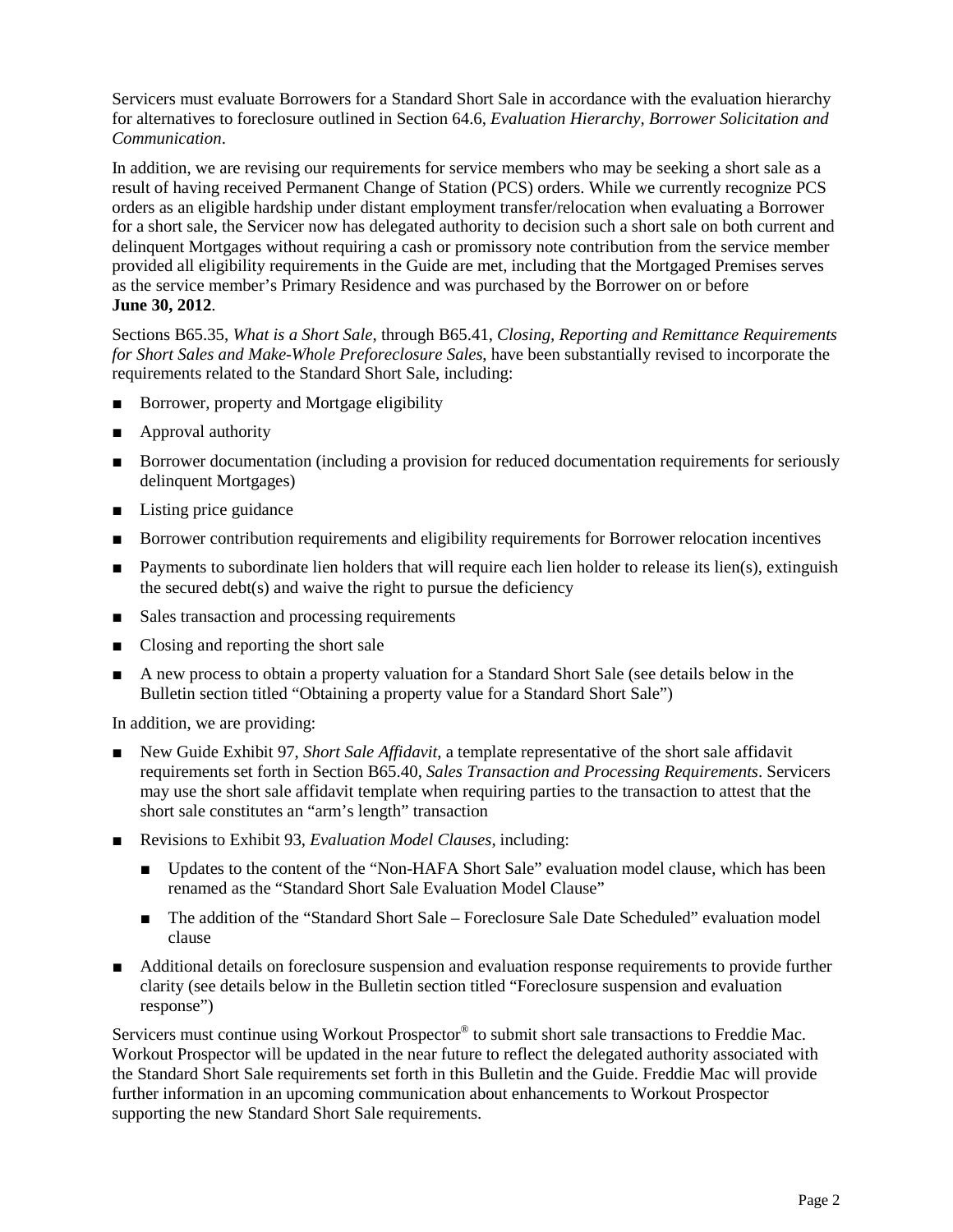#### **Obtaining a property value for a Standard Short Sale**

We have updated Chapter B65 and Chapter 65, *Loss Mitigation*, to reflect our new process to obtain a property value for a Standard Short Sale. Rather than requesting an interior Broker's Price Opinion (BPO) via BPOdirect®, Servicers must submit a request to Freddie Mac for the property value via the Service Loans application when evaluating an eligible Borrower for a Standard Short Sale. An "Estimated Market Value" of the Mortgaged Premises and the "Minimum Net Proceeds" as determined by Freddie Mac will be returned by the Service Loans application with a "good through date" indicating the length of time the estimated market value of the Mortgaged Premises and minimum net proceeds will be valid.

Effective **November 1, 2012**, Servicers must retrieve a property value and minimum net proceeds from the Service Loans application for Mortgages that are 31 days or more delinquent. However, if the Borrower is current or less than 31 days delinquent, the Servicer must:

- Continue to request a property value from BPOdirect as set forth in Section 65.39, *Obtaining a Property Value through BPOdirect ®*, for a Standard Short Sale
- Request the minimum net proceeds from Freddie Mac by sending an e-mail to **[shortsales@freddiemac.com](mailto:shortsales@freddiemac.com)** with the following information: the Freddie Mac loan number, Servicer name, Servicer loan number and contact information

The Service Loans application will be updated in the future to accommodate requests for property values and minimum net proceeds relating to Borrowers who are current or less than 31 days delinquent. Freddie Mac will notify Servicers in a future Bulletin when the Service Loans application has been updated.

There is no change to the requirement that the Borrower must allow interior access to the Mortgaged Premises to complete the property valuation for a short sale.

Refer to Section B65.38, *Property Valuation and Minimum Net Proceeds*, for the requirements related to obtaining a property value and minimum net proceeds via the Service Loans application.

#### *Servicer access to the Service loans application*

In order to use the new functionality to obtain a property value and the minimum net proceeds, Servicers must enroll for a new authorized user role, "Workout – Specialist", in the Service Loans application. This new user role enables the user to submit a request and to receive, view and search for the Minimum Net Proceeds (MNP) and Estimated Market Value (EMV). We have updated the following Guide forms to add this new user role:

- [Form](javascript:setScrollPositionAndGo(%20this,%20) 902, *Freddie Mac Service Loans Application Authorized User Roles Form For Use by Servicers Only*
- Form 902A, *Addendum to Freddie Mac Service Loans Application Authorized User Roles Form* − *For Use by Servicers Only*
- Form 902SA, *Freddie Mac Service Loans Application Authorized User Roles Form – For Use by Servicing Agents Only*
- Form 902ASA, *Addendum to Freddie Mac Service Loans Application Authorized User Roles Form* − *For Use by Servicing Agents Only*

To designate an authorized employee(s) to this new user role, Servicers or authorized Servicing Agents must complete and submit [the updated Form 902](javascript:setScrollPositionAndGo(%20this,%20) or Form 902SA, as applicable, together with the Form 902A or Form 902ASA if needed. Within five Business Days of receiving the correct completed form, we will e-mail User IDs for all authorized users to the Customer Administrator designated as the Servicer's Service Loans application Primary Contact.

Servicers must submit the correct, completed form(s) no later than **October 15, 2012** in order to have the functionality available by November 1, 2012 for Mortgages that are 31 days or more delinquent.

Refer to Section A50.7, *Security and Servicer Responsibilities*, for the requirements related to the submission of Forms 902 and 902SA, including requirements for requesting approval to engage a Servicing Agent and authorization of such Servicing Agent to access the Service Loans application.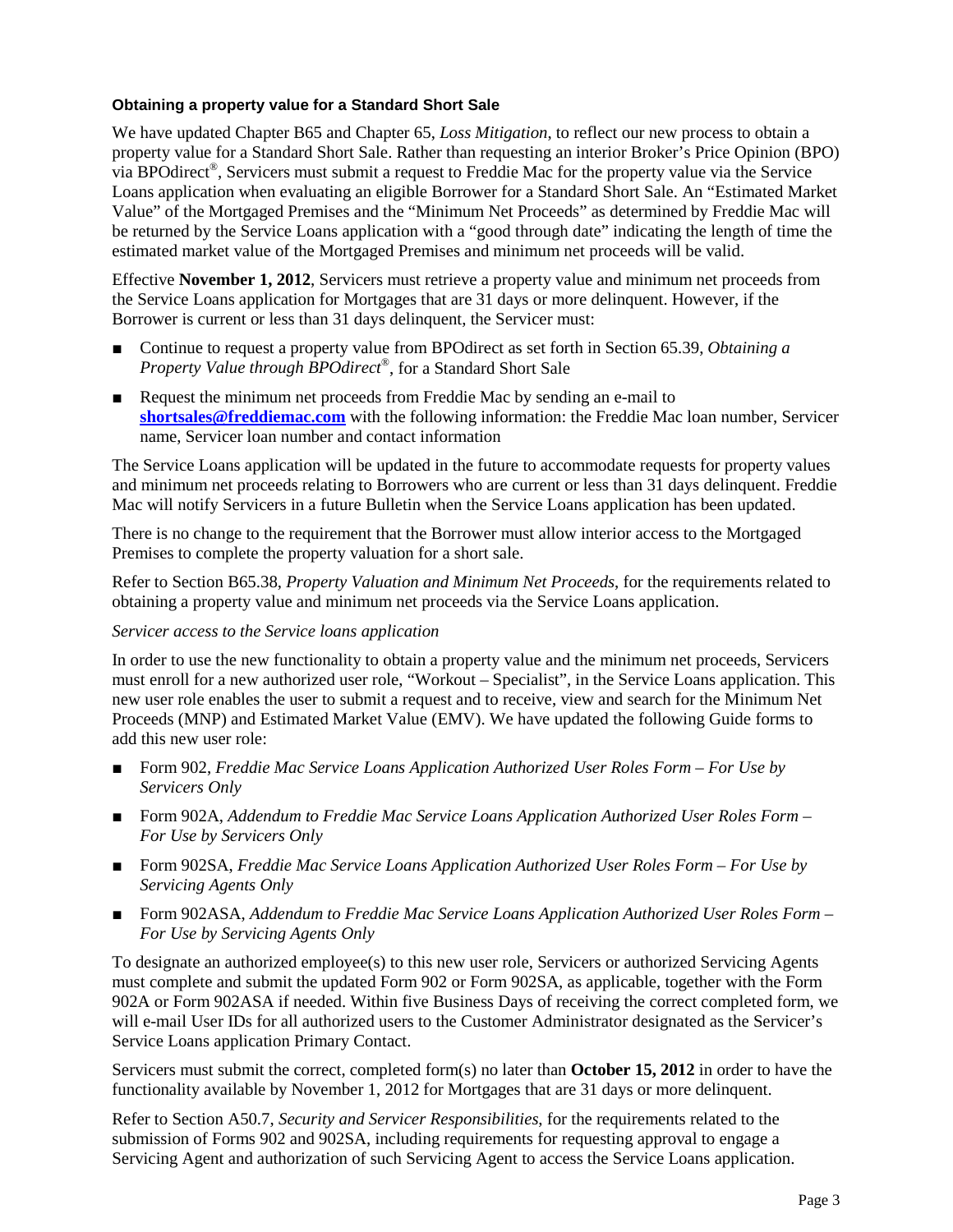#### **Foreclosure suspension and evaluation response**

With respect to short sale evaluations, we have revised our foreclosure suspension and evaluation response requirements to provide additional clarity to:

- Foreclosure initiation and suspension requirements when the Servicer is evaluating a Borrower Response Package with or without a purchase offer
- The Servicer's evaluation response requirements when a foreclosure sale has been scheduled and a Borrower Response Package has been received, but the Borrower has yet to receive a purchase offer

Sections 64.6(d), 66.9.1, *When to Initiate Foreclosure on a First-Lien or a Second Mortgage/Home Improvement Loan (HIL)*, and 66.41, *Complete Borrower Response Packages Received after Foreclosure Has Been Initiated*, have been updated to reflect this update.

# **HAMP EXTENSION AND HAFA EXPIRATION**

In Bulletin 2012-10, Freddie Mac announced the extension of HAMP and HAFA for Freddie Mac Mortgages through **December 31, 2013** and advised Servicers that additional details regarding the extension would be provided in a subsequent Bulletin.

With this Bulletin, we are providing the additional details with respect to the extension of HAMP. However, as a result of the new Standard Short Sale option being announced in this Bulletin, Freddie Mac's HAFA initiative will expire at the end of this year **in accordance with the original program expiration date of December 31, 2012**.

#### **HAMP extension requirements**

For a Mortgage to be eligible for HAMP, a complete Borrower Response Package or a substantially complete Borrower Response Package must be mailed by the Borrower on or before **December 31, 2013**. A substantially complete Borrower Response Package is a package that is missing only the hardship documentation. In addition, a HAMP modification must have a Modification Effective Date on or before **September 30, 2014**. However, Servicers are reminded that pursuant to the requirements of Section C65.7(d), HAMP modifications must have a first payment due date of the first of the month (i.e., no later than September 1, 2014).

Refer to updated Section C65.4, *Eligibility*, for additional information.

#### **HAFA expiration requirements**

Section D65.3, *HAFA Consideration*, currently provides that Borrowers may be accepted into HAFA if a Short Sale Agreement ("SSA") or Deed-in-Lieu Agreement ("DIL Agreement") is fully executed by the Borrower and received by the Servicer on or before **December 31, 2012**. Prior to offering the Borrower an SSA or DIL Agreement, the Servicer must ensure there is sufficient time for the Borrower to fully execute and return the agreement by the program expiration date.

If there is insufficient time to meet the program requirements by the HAFA expiration date, Servicers must consider Borrowers for a short sale or DIL in accordance with Chapter B65.

We will update the Guide in a future Bulletin to delete Chapter D65, *Home Affordable Foreclosure Alternatives* and remove references to HAFA.

## **ELIGIBLE HARDSHIPS AND BORROWER DOCUMENTATION**

### **Effective for all new evaluations for alternatives to foreclosures conducted on or after November 1, 2012**

We have revised our requirements for eligible hardships and Borrower documentation for alternatives to foreclosure. These revised requirements will apply to certain relief and all workout options, and include the following:

■ Revisions to the list of eligible hardships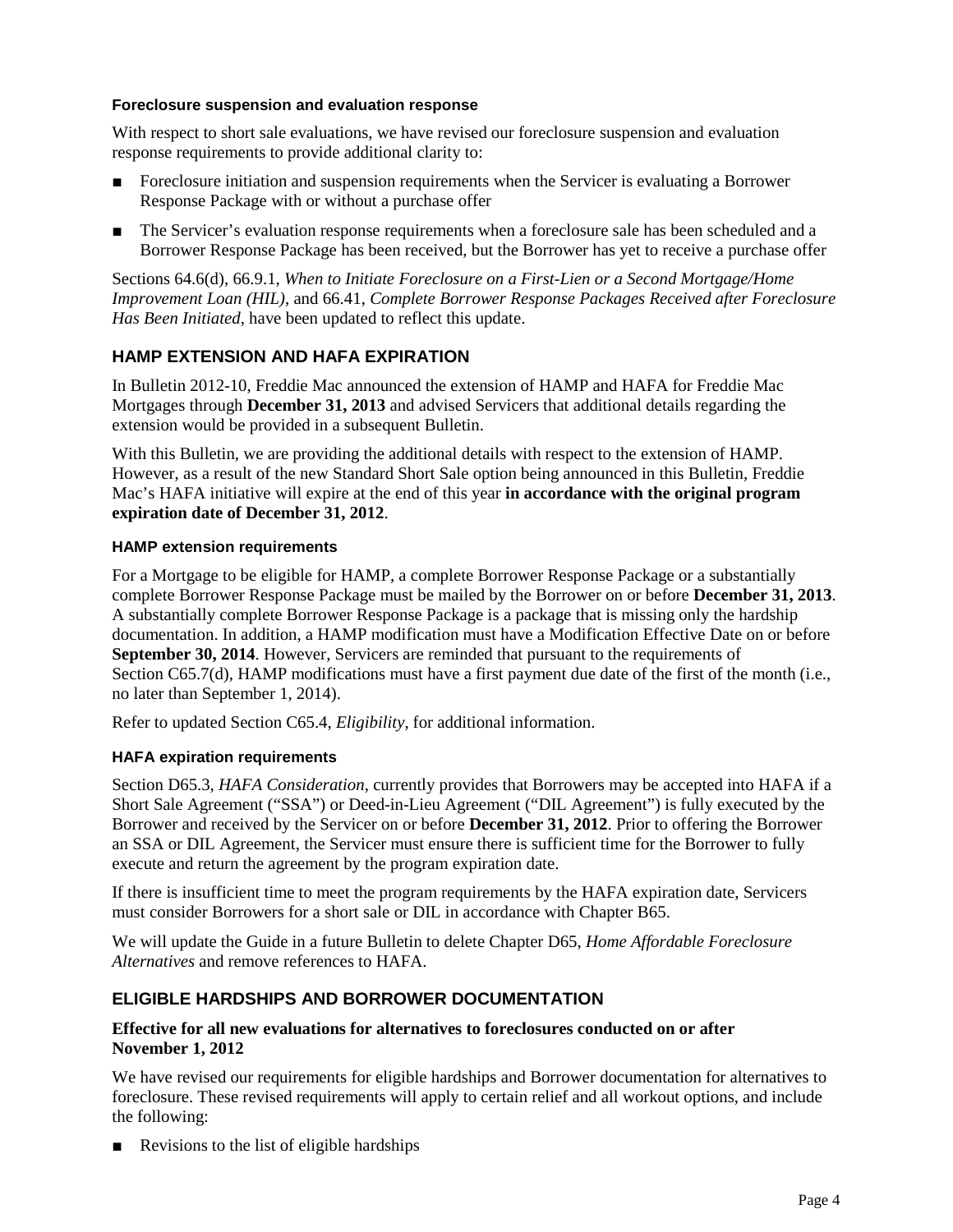- Revisions to the documentation requirements in support of certain hardships, including the elimination of the requirement that a Borrower provide a written explanation describing the specific nature of his or her hardship, except in certain cases
- Clarifying income documentation requirements for salaried or hourly wage earners

In addition, we have updated the Guide to provide guidance to Servicers on the calculation of gross income when the Borrower's income is non-taxable.

The changes to the hardship and Borrower documentation requirements are effective for all new evaluations for alternatives to foreclosure conducted on or after **November 1, 2012**, but Servicers are strongly encouraged to adopt the changes earlier for all new requests for evaluation.

Sections 65.17, *Verifying a Borrower's Hardship*, 65.18, *Borrower Income Documentation*, and Form 710, *Uniform Borrower Assistance Form*, have been revised to reflect these changes.

## **REDUCED DOCUMENTATION AND MAXIMUM SUBORDINATE LIEN PAYOUTS FOR DILs**

#### **Effective November 1, 2012**

We are revising our DIL requirements to permit Servicers to:

- Submit a recommendation to Freddie Mac for a DIL without obtaining a Borrower Response Package or Borrower contribution toward the deficiency if the Borrower is 90 days or more delinquent and has a FICO score less than 620 as of the evaluation date. Servicers should refer to Section B65.44, *Eligibility Requirements*, for additional detail related to this change.
- Authorize payment of up to an aggregate \$6,000 to subordinate lien holders in exchange for a lien release and extinguishment of the indebtedness secured by the Mortgaged Premises. Servicers may divide the payment among subordinate lien holders to maximize the chances that all subordinate lien holders will release their liens and extinguish the debts, provided that the aggregate payout does not exceed \$6,000.

These changes align with similar changes announced in this Bulletin for the Standard Short Sale.

Sections B65.44 and B65.47, *Approval Conditions*, have been updated to reflect these changes.

## **SHORT SALE COMMUNICATION TIME LINES**

#### **Effective June 15, 2012**

In Bulletin 2012-9, we provided short sale communication time line requirements that Servicers must comply with when evaluating and responding to a Borrower request for a short sale. With this Bulletin, we have updated Chapters 64, *Delinquencies*, B65 and D65, *Home Affordable Foreclosure Alternatives*, to reflect these requirements that became effective on **June 15, 2012**.

## **SERVICE MEMBER UPDATES**

#### **Effective November 1, 2012**

We have updated Section 82.1, *Military Relief,* to provide for postponement of a foreclosure to a surviving spouse of a service member whose death was service-related, when the surviving spouse is the owner, successor in interest or otherwise has title to the Mortgaged Premises and resides in the Mortgaged Premises as his or her Primary Residence.

We have also revised the Guide to provide that Servicers must not initiate or resume foreclosure for at least 12 months after the service member has been released from active duty, or the date the surviving spouse receives notice of service-related death when the release or receipt of notice of death occurs on or before **December 31, 2014.** 

Sections 66.12.1, *Approving Initiation of Foreclosure on Mortgaged Premises Owned by Borrowers in Active Military Service*, and 82.1 have been updated to reflect these changes.